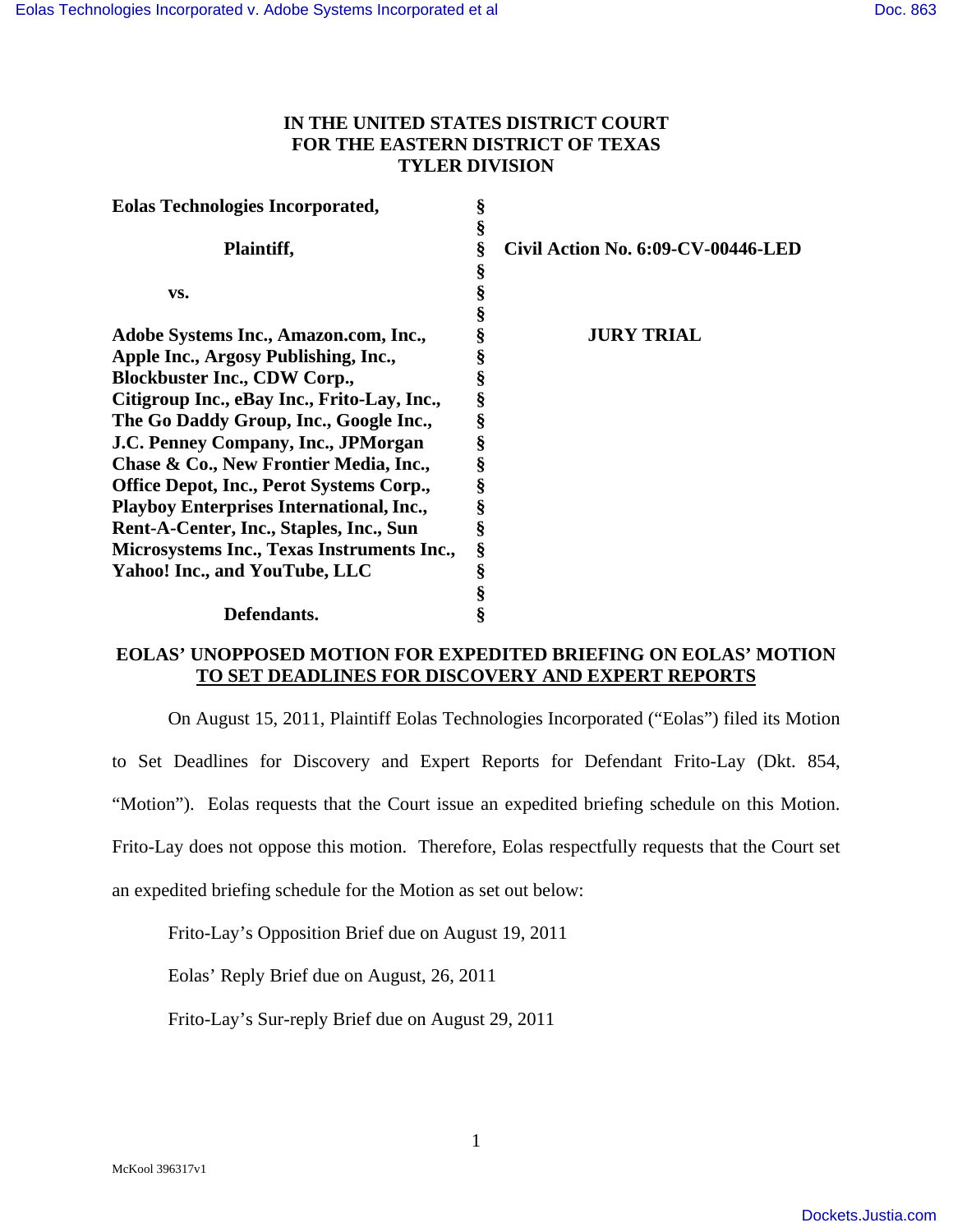Dated: August 16, 2011 Respectfully submitted,

#### **MCKOOL SMITH, P.C.**

*/s/ Mike McKool*  Mike McKool Lead Attorney Texas State Bar No. 13732100 mmckool@mckoolsmith.com Douglas Cawley Texas State Bar No. 04035500 dcawley@mckoolsmith.com Holly Engelmann Texas State Bar No. 24040865 hengelmann@mckoolsmith.com **MCKOOL SMITH, P.C.**  300 Crescent Court, Suite 1500 Dallas, Texas 75201 Telephone: (214) 978-4000 Telecopier: (214) 978-4044

Kevin L. Burgess Texas State Bar No. 24006927 kburgess@mckoolsmith.com John B. Campbell Texas State Bar No. 24036314 jcampbell@mckoolsmith.com Josh W. Budwin Texas State Bar No. 24050347 jbudwin@mckoolsmith.com Gretchen K. Curran Texas State Bar No. 24055979 gcurran@mckoolsmith.com Matthew B. Rappaport Texas State Bar No. 24070472 mrappaport@mckoolsmith.com **MCKOOL SMITH, P.C.**  300 West Sixth Street, Suite 1700 Austin, Texas 78701 Telephone: (512) 692-8700 Telecopier: (512) 692-8744

# **ATTORNEYS FOR PLAINTIFF EOLAS TECHNOLOGIES, INC.**